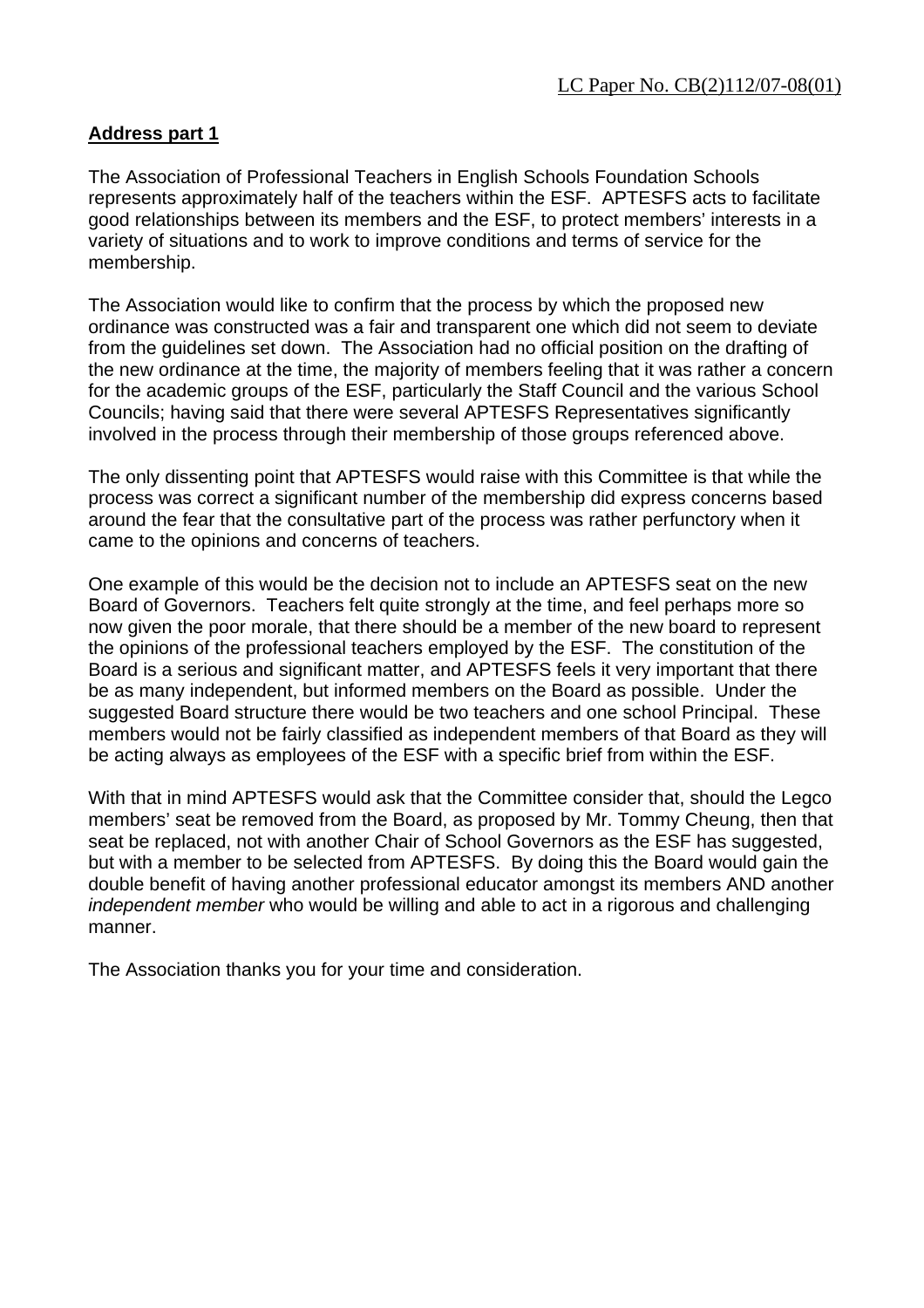to insert within Section 4(1)(a) of the Ordinance, Objects and Powers of Foundation, the words 'without regard to disability or special educational need' (proposed by Mr Fernando Cheung).

## **Address Part 2**

The Association of Professional Teachers in English Schools Foundation Schools would like to express opinions on two further items; those being the possible Committee Stage Amendments (CSAs) proposed by Mr. Fernando Cheung.

The first of these CSAs suggests that there should be a change to the composition of the Board of Governors and School Councils so that these should both include representatives of parents of children with Special Educational Needs.

APTESFS cannot see that such a group should be afforded the guarantee of a seat on the new Board or on School Councils. Both bodies already have a significant existing parental representation allowed for, any individual members of which may or may not be the parents of children with Special Educational Needs.

If parents of children with Special Educational Needs were guaranteed such positions on either the Board of Governors or School Councils how would this be able to be described as fair? Should the Ordinance also have to state that as *this* group is guaranteed such membership that other parent-members should be selected only from those parents who do NOT have children with special educational needs? And would such a decision not open the way to other "special interest groups" to stake a claim to a guaranteed seat? Perhaps parents of children whose only language is English might be concerned that their children require constant and guaranteed representation.

The present arrangement guarantees parents seven seats on the Board of Governors. Any number of those could be parents of children with special educational needs, but that is not the point. The point is that those parent-members are on the Board to speak for the needs of all the parents of the ESF, not just small groups. To decide that one small group requires special access to a place on the Board would seem to presuppose that the parent-members who might otherwise be there are not able to represent the breadth of their constituency. If that is the case then we would seem to have cause for concern.

APTESFS does not believe it to be the case and suggests that the current structure of the Board, with-regards-to parent membership, be upheld.

Mr. Fernando Cheung's second proposal is to insert within Section 4(1)(a) of the Ordinance, Objects and Powers of Foundation, the words 'without regard to disability or special educational need'.

APTESFS cannot support this proposal and agrees entirely with the case as stated by the ESF in LC Paper No. CB(2)2780/06-07(01).

APTESFS is concerned that all of the practical and financial issues that would arise as a consequence of the proposed amendment to Section 4(1)(a) would become the burden of the teaching staff of the ESF. We believe that it would be left